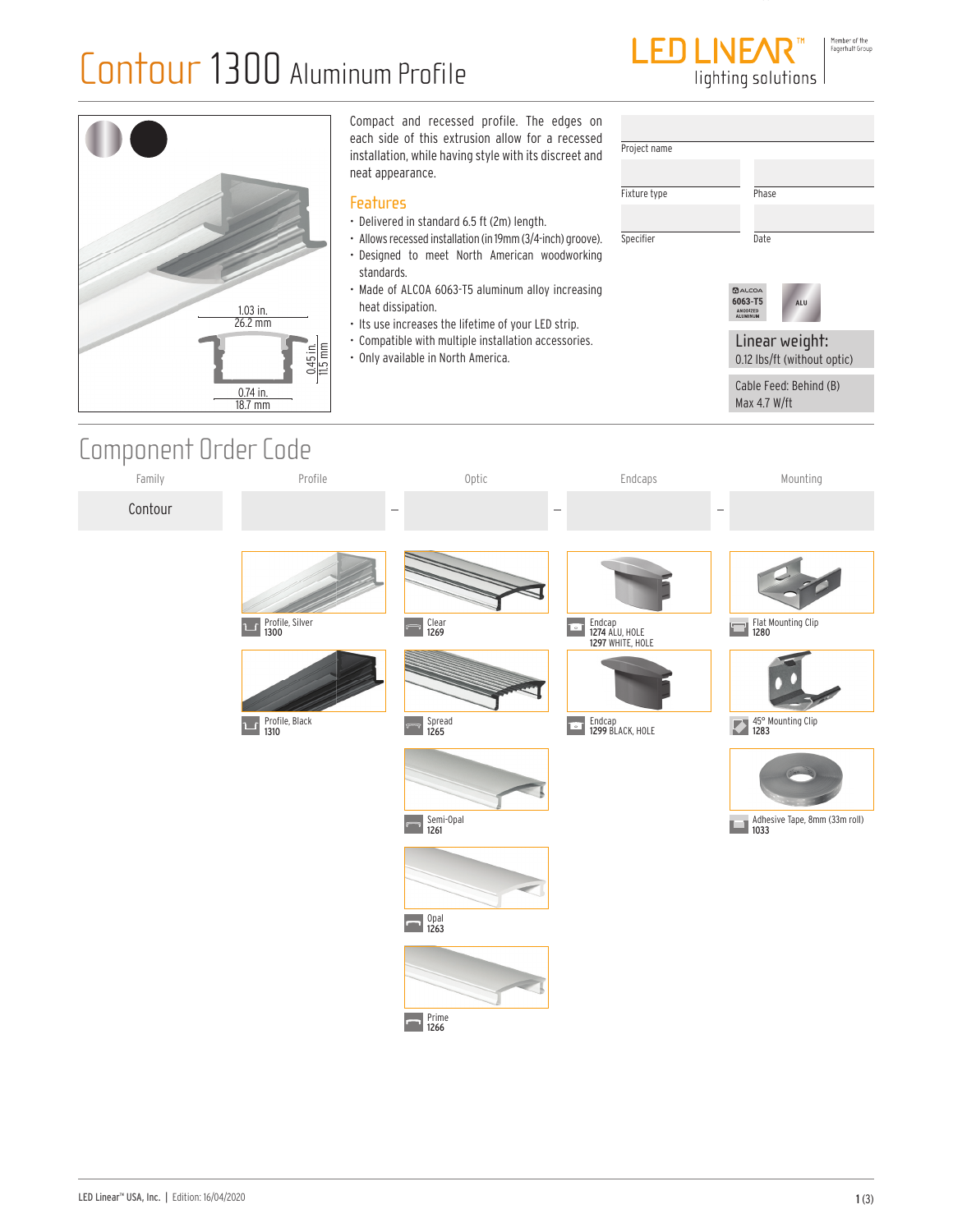# Contour 1300 Aluminum Profile



### Technical Details